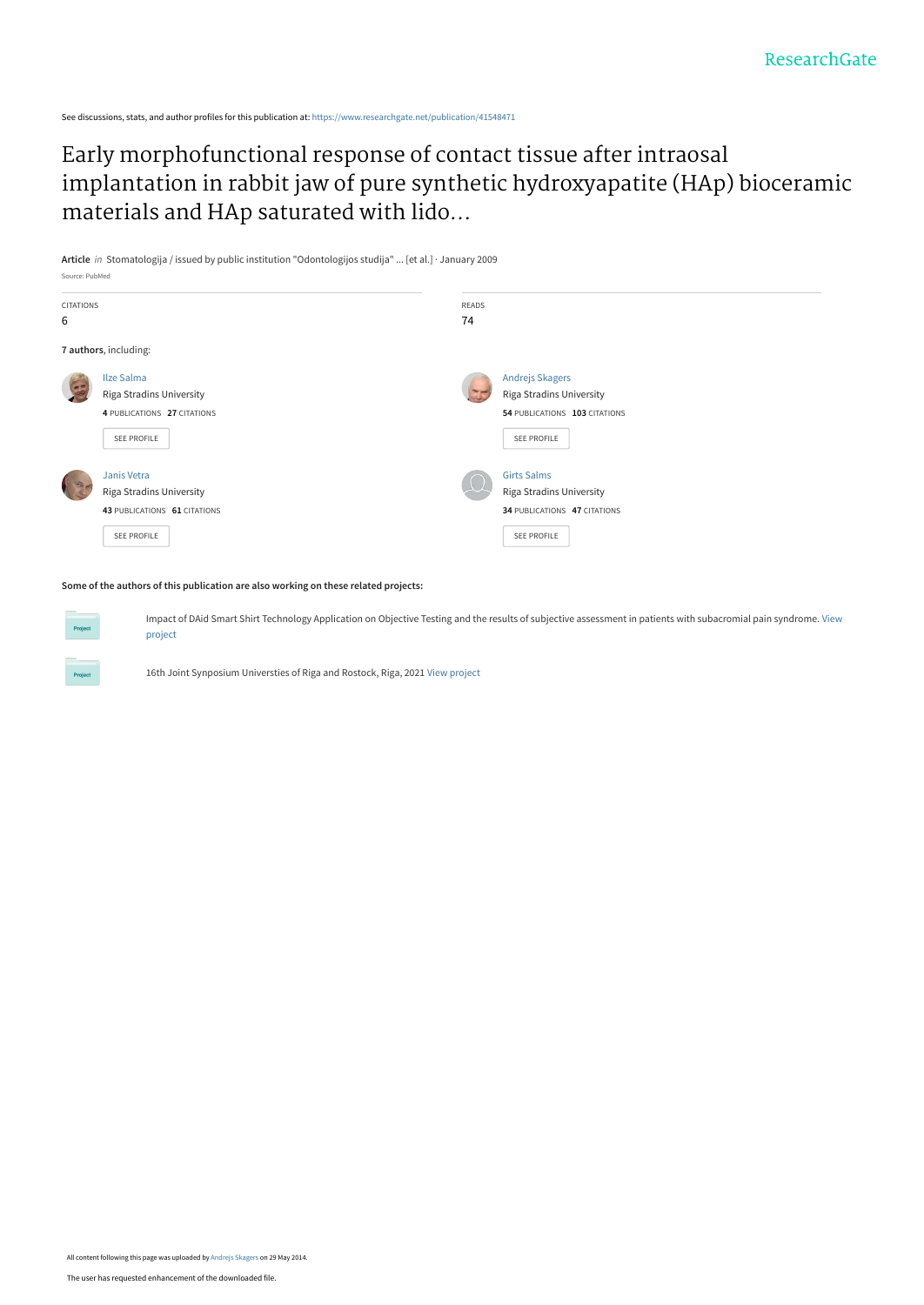# **Early Morphofunctional Response of Contact Tissue after Intraosal Implantation in Rabbit Jaw of Pure Synthetic Hydroxyapatite (HAp) Bioceramic Materials and HAp Saturated with Lidocaine**

*Ilze Salma, Mara Pilmane, Andrejs Skagers, Janis Vetra, Girts Salms, Liga Berzina-Cimdina, Rita Serzane*

#### **SUMMARY**

Purpose. The aim of this study was to evaluate early morphofunctional response of contact tissue to pure and saturated with lidocaine porous synthetic HAp ceramic implants inserted in holes of rabbit upper jaw.

Materials and Methods. Pure and saturated with lidocaine cylinders of porous HAp ceramics produced at Biomaterials R&D Laboratory of Riga Technical University were inserted into edentulous part of the upper jaw of 12 New Zealand male rabbits. After two weeks, blocks of soft tissue and bone were taken out. The sections done with EXACT Grunding system and from paraffin blocks were stained with haematoxylin/eosin and by use of biotin-streptavidin immunohistochemistry for transforming growth factor  $\beta1$  (TGF $\beta1$ ), fibroblast growth factor receptor 1 (FGFR1), interleukin 10 (IL10). Apoptosis was detected by TUNEL method.

Results.  $TGF\beta1$  was equally expressed in the bone around HAp implants saturated with lidocaine and without lidocaine, while control sections did not show any expression of  $TGF\beta$ . In contacting bone tissue to pure HAp and HAp saturated with lidocaine as well in controls rich expression of FGFR1 was observed. In soft tissue of experimental samples also rich expression of FGFR1 was observed, although it was weak in control samples. IL10 had rich expression in all samples. The mean number of apoptotic cells was higher in samples with pure HAp, slightly decreased in samples HAp with lidocaine and significantly lower in controls.

Conclusions. The expression of TGF  $\beta$ 1 confirms osteoinductive activity of HAp. Contact soft tissue to HAp showed rich FGFR1 expression, and weak in controls suggesting higher plasticity of connective tissue to implants in comparison with supportive tissue.

Slightly lower apoptosis in samples of HAp with lidocaine gives evidence of indistinct influence of saturated with lidocaine HAp implants on development of programmed cell death.

**Key words:** implantation of hydroxyapatite in bone, lidocaine, transforming growth factor  $\beta$ , fibroblast growth factor receptor, interleukin 10, apoptosis.

#### **INTRODUCTION**

Augmentation of various congenital and acquired defects of bone tissue is a topical problem in oral

*<sup>1</sup>Department of Oral and Maxillofacial Surgery, Riga Stradins University*

*2 Institute of Anatomy and Anthropology, Riga Stradins University <sup>3</sup>Center for Development and Innovation of Biomaterials, Riga Technical University*

- *Ilze Salma<sup>1</sup> – MD, Mg (Biomaterials and Biomechanics), PhD student*
- *Mara Pilmane<sup>2</sup> – MD, Dr. hab. med, professor, Director of Institute of Anatomy and Anthropology*
- *Andrejs Skagers<sup>1</sup> – MD, Dr. hab. med, professor, Head of Department of Oral and Maxillofacial Surgery*

and maxillofacial surgery. Around half of the patients requiring dental implants has severe alveolar

- *Janis Vetra<sup>2</sup> – MD, Dr. hab. med., professor*
- *Girts Salms<sup>1</sup> – MD, DDS, MRCSEd, Mg (Biomaterials and Biomechanics), lecturer*

*Liga Berzina-Cimdina<sup>3</sup> – DrIng, Asoc.professor, Head Center for Development and Innovations of Biomaterials Rita Serzane<sup>3</sup> – PhD student, Faculty of Material Science and Applied Chemistry*

*Address correspondence to Ilze Salma, Riga Stradins University, Department of Oral and Maxillofacial Surgery, Dzirciema str. 20, Riga LV 1007, Latvia.*

*E-mail: salma.ilze@gmail.com*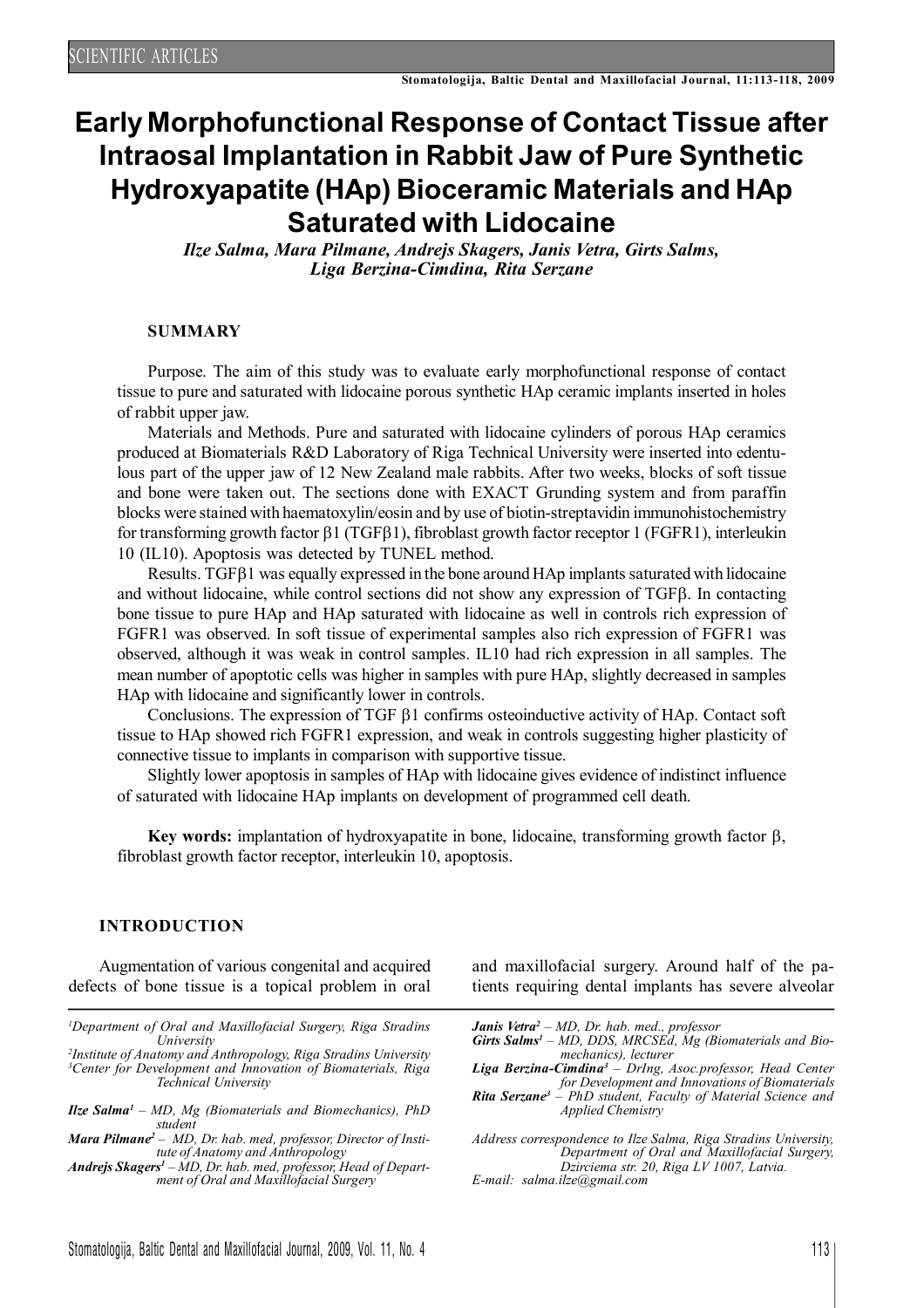

**Fig. 1.** Light microscopy of HAp ceramic surface **Fig. 2.** Scanning electronmicroscopy of HAp ceramic

bone deficit which can be replaced using bone grafting from the patient, biomaterials or combination of both. Autografts usually imply additional operation with donor site morbidity and unpredictable graft resorbtion in a long term. The aim of reconstruction of soft and hard tissues is to achieve optimal functional stability and good aesthetic result [1].

Early stages in osseointegration of bone substitutes run in a close interaction of inflammatory and regenerative processes. Biomaterials of different origins as natural and synthetic ones have different mechanisms of host response. Biomaterials should be stable, biocompatible, ideally osseoinductive and conductive, porous and similar to biological bone mechanically [2]. Synthetic HAp is artificially created main mineral constituent of bone and as such it has no biological ingredients possible to initiate immunological response. Calcium phosphate ceramics and bioactive glass started to be used for bone substitution 30 years ago. These materials are considered bioactive because they join with bone and enhance bone regeneration [2].



**Fig. 3.** Bone and connective tissue around pure Hap implant inside jawbone. Haem/ eos, x200.



Besides the main aim of bioceramic as bone substitutes seeding of biomaterials with drugs in order to diminish inflammatory response may be important for improvement of postoperative care and decrease a need of anti-inflammatory and analgesic drugs. The local use of drugs may reduce dosage and side effects and provide higher concentration in the area of surgical intervention [3].

HAp saturated with local anaesthetic lidocaine may diminish pain and inflammation in the early postoperative period.

*The objective* of this study was evaluation of early morphofunctional response of contact tissue to pure and saturated with lidocaine porous synthetic HAp ceramic implants inserted in holes of rabbit upper jaw.

#### **MATERIALS AND METHODS**

#### *Preparation of implants*

Porous hydroxyapatite (HAp) ceramics were obtained from HAp powder synthesized at



**Fig. 4.** More connective tissue around HAp implant saturated with lidocaine. Haem/eos, x200.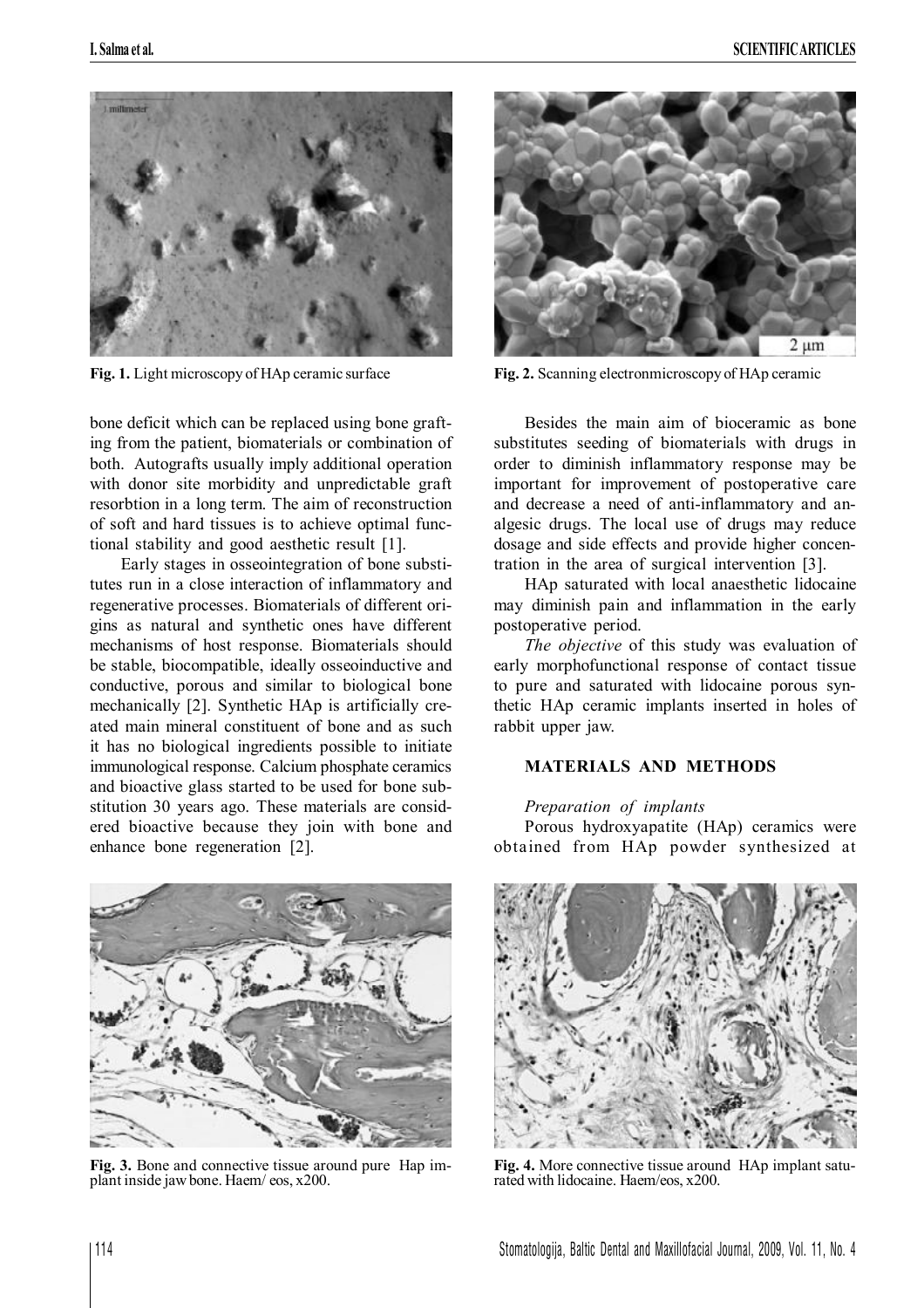

**Fig. 5.** Rich expression of FGFR1 in connective tissue after HAp implantation.IMH, FGFR1, x200.

Biomaterials R&D Laboratory of Riga Technical University using wet chemical method from  $Ca(OH)$ , and  $H_3PO_4$  solutions and calcinated at 800 °C. To form green bodies, HAp powder was mixed with paraffin wax and gelatin (70:25:5) and uniaxially pressed in a form of a cylinder (1.8 mm diameter, 4 mm length). The green bodies were sintered at 1100ºC. The porosity of obtained ceramics was 25- 30%, water uptake 10-13% from mass and volume mass  $2.1$ -2.2 g/cm<sup>3</sup> (Figures 1, 2).

Synthetic HAp ceramic cylinders were saturated with Sol. Lidocaini hydrochloridi 2% using vacuum extraction method. Every HAp ceramic cylinder contains 1.6 mg of Lidocaini hydrochloridi.

*Implantation of HAp cylinders in rabbit upper jaw*

With permission of the Animal Ethics Committee of Latvian Food and Veterinary Administration experimental operations on 14 New Zealand male rabbits (weight 3.5 kg) were done (Table). Local anaesthesia with Sol. Lidocaini 2% (4 mg/kg) as well general anaesthesia with Ketamin 15 mg/kg and Midazolam 0.5 mg/kg was performed.

After rising of mucoperiostal flap in edentulous part of the right upper jaw a hole of 2.0 mm diameter was drilled, HAp cylinder of 1.8 mm diameter with lidocaine or without lidocaine was inserted and the wound was closed in two layers. On the left side the same operation without insertion of HAp implants was done.

**Table.** Design ofexperiment

| Implant type and site                      | No of animals |
|--------------------------------------------|---------------|
| Intraosal implantation of pure HAp ceramic | 6 rabbits     |
| in upper jaw                               |               |
| Intraosal implantation of HAp ceramic with | 6 rabbits     |
| lidocaine in upper jaw                     |               |
| Control - identical operation, without HAp | 2 rabbits     |
| ceramic implantation                       |               |



**Fig. 6.** Expression of FGFR1 in control tissue. IMH, FGFR1,  $x200$ 

*Histological and immunohistochemical evaluation*

After two weeks euthanasia by air embolisation was performed. The blocks of soft tissue and bone were taken out, and fixed in Stefanini solution. Sections done with EXACT Grunding system and from paraffin blocks were stained with haematoxylin/eosin for review of the picture and using biotin and streptavidin immunohistochemical methods [Hsu et al., 1981]. The samples of bone and contacting soft tissue were prepared and evaluated regarding expression of transforming growth factor  $\beta$ 1 (TGF $\beta$ 1, 1279, 1:1000, Cambridge Science Park, UK) and fibroblast growth factor receptor 1 (FGFR1, 10646, 1:100, Cambridge Science Park, UK). Evaluation of interleukin 10 (IL10, code ab34843, 1:400, *Abcam, UK*) was also performed in soft tissue. TUNEL method was used for evaluation of apoptosis in contacting soft tissue [5]. Results were analyzed using semiquantitative analysis [6].

#### **RESULTS**

#### *Histology*

On histological slices stained with haematoxylin/ eosin in gingival tissue around pure HAp ceramic implants a capsule of connective tissue and degenerative epitheliocytes without inflammation have formed. Analyzing bone tissues after pure HAp implantation, we observed uneven bone trabeculas with few osteones and soft tissues have ingrown in bone channels (Figure 3). After implantation of HAp with lidocaine we found massive proliferation of connective tissue between bone fragments (Figure 4).

#### *Immunohistochemistry*

In bone tissue there was rich expression of FGFR1 in experimental side (HAp and HAp with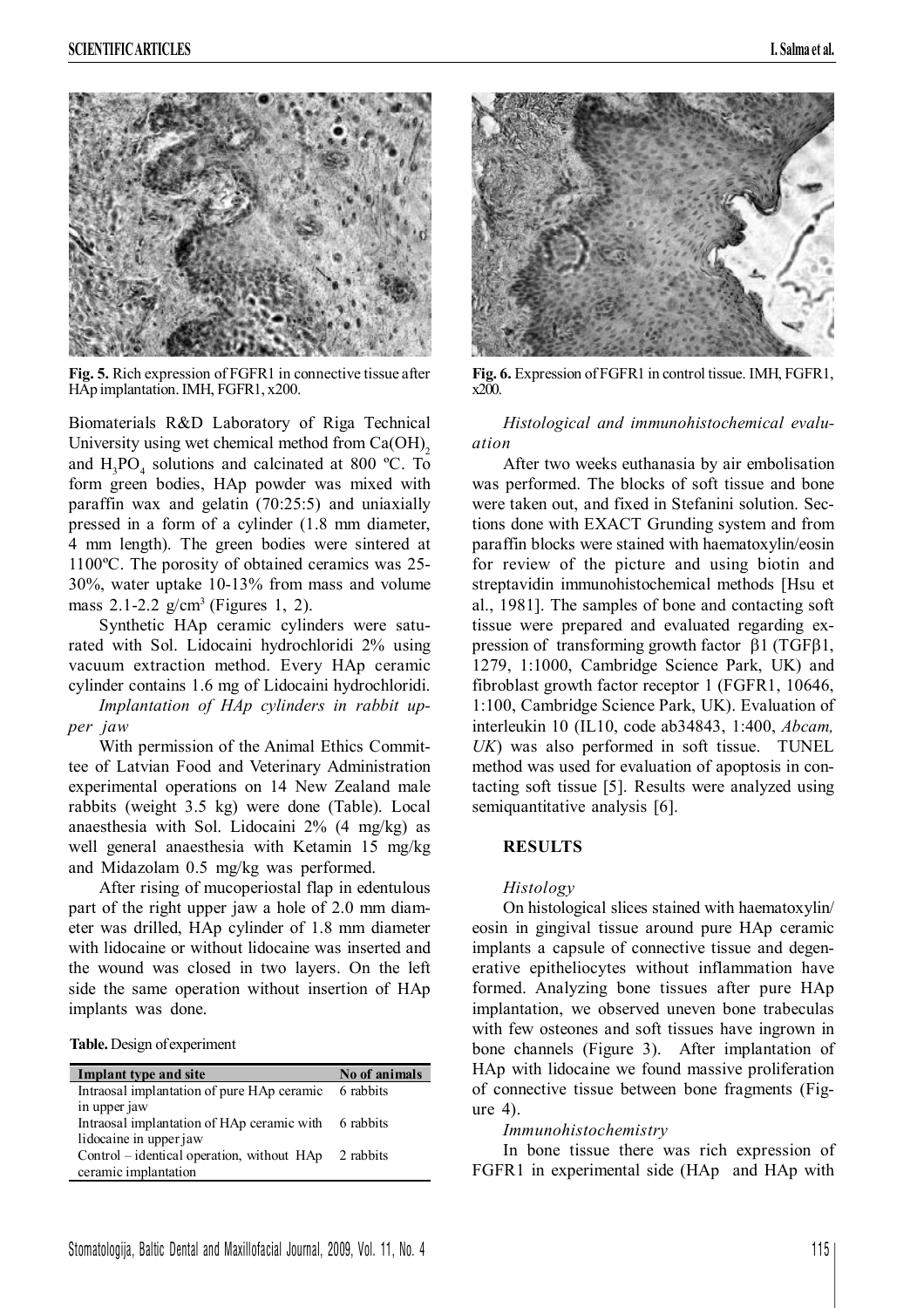

**Fig. 7.** Comparison of mean number of apoptotic cells in contact tissue after different biomaterial implantation and control

lidocaine) and in control side. TGFB was intensively expressed in cells of endosteum and bone around pure HAp implants, but it had moderate expression in bone and intensive expression in endosteum with HAp with lidocaine. On the control side only endosteum was TGFß positive, while osteocytes were factor negative.

Connective tissue structures possess rich FGFR1 expression around HAp implants with lidocaine and without lidocaine (Figure 5), while control tissue demonstrated only few cells positive for FGFR1 (Figure 6).

#### *Apoptosis*

The mean number of apoptotic cells was higher after pure HAp ceramic implantation – 54.2 in comparison with HAp ceramic with lidocaine – 45.2, but in control tissue the mean value of apoptotic cells was 23.9 (Figure 7).

### **DISCUSSION**

In our experiment, the contact soft tissue response to implantation of pure HAp and HAp cylinders with lidocaine regarding the type and activity of inflammation was similar with normal wound healing of the same bone in the same part. A thin capsule of connective tissue appeared around HAp ceramic without signs of inflammation. Inflammation and foreign body reaction are common threads in all implanted synthetic materials. Optimum softtissue biocompatibility, characterized either by thin fibrous encapsulation or by mesenchymal ingrowth into pores, is achieved by avoiding the body's natural response to an implanted foreign body [7]. Nonspecific reactogenicity which becomes apparent mainly through influence on inflammation and its after effects usually on histological level has compared with morphology of wound healing of the same tissue in the same topographic anatomy relations as on operation with implant insertion [8]. Rucker [9] reports results after synthetic hydroxyapatite implantations into the dorsal skin fold chamber of mice. After 14 day period implantation of HAp causes slight increase in leukocyte recruitment compared with the control. In our experiment the lack of remarkable inflammation was also confirmed by moderate expression of IL10,

cells immunohistochemical marker of inflammation that did not differ from the control group.

TGF  $\beta$ 1 was expressed at higher levels during chondrogenesis and osteogenesis during normal fracture healing of the rat femur [10]. Langdahl [11] reported that TGF  $\beta$ 1 is produced by osteoblasts and it inhibits osteoclast proliferation and activity and stimulates proliferation and differentiation of preosteoblasts. Data from numerous *in vitro* experiments have demonstrated conflicting results regarding the role of TGF  $\beta$ 1 in bone formation. Most data support the opinion that  $TGF \beta1$ stimulates the proliferation of osteoblasts, as well promotes the early stages of differentiation and bone matrix production. On the other hand, it blocks later phases of differentiation and mineralization [12]. *In vivo* situation, in which osteoblasts are found in tight clusters, corresponds best to a confluent culture; TGF  $\beta$ 1 stimulates osteoblast proliferation [13]. *In vivo,* the presence of other growth factors in the bone environment and environment as such determine the exact outcome of  $TGF \beta1$  functioning. In our results positive expression of TGF  $\beta$ 1 in contact bone tissue may confirm osteoinductive activity of HAp.

Hughes and Hall [14] reported that FGF-1 and FGF-2 are widely expressed in normal adult tissue, as well as FGFR-1, FGFR-2 and FGFR-3. FGF-1 and FGF-2 and their receptors have been implicated in a wide range of normal physiological processes *in vivo* and in various disease states, including certain forms of neoplasia and neurodegenerative disorders [14]. The interpretation of FGF expression is consistent with the multifunctional nature of FGF ligands that induce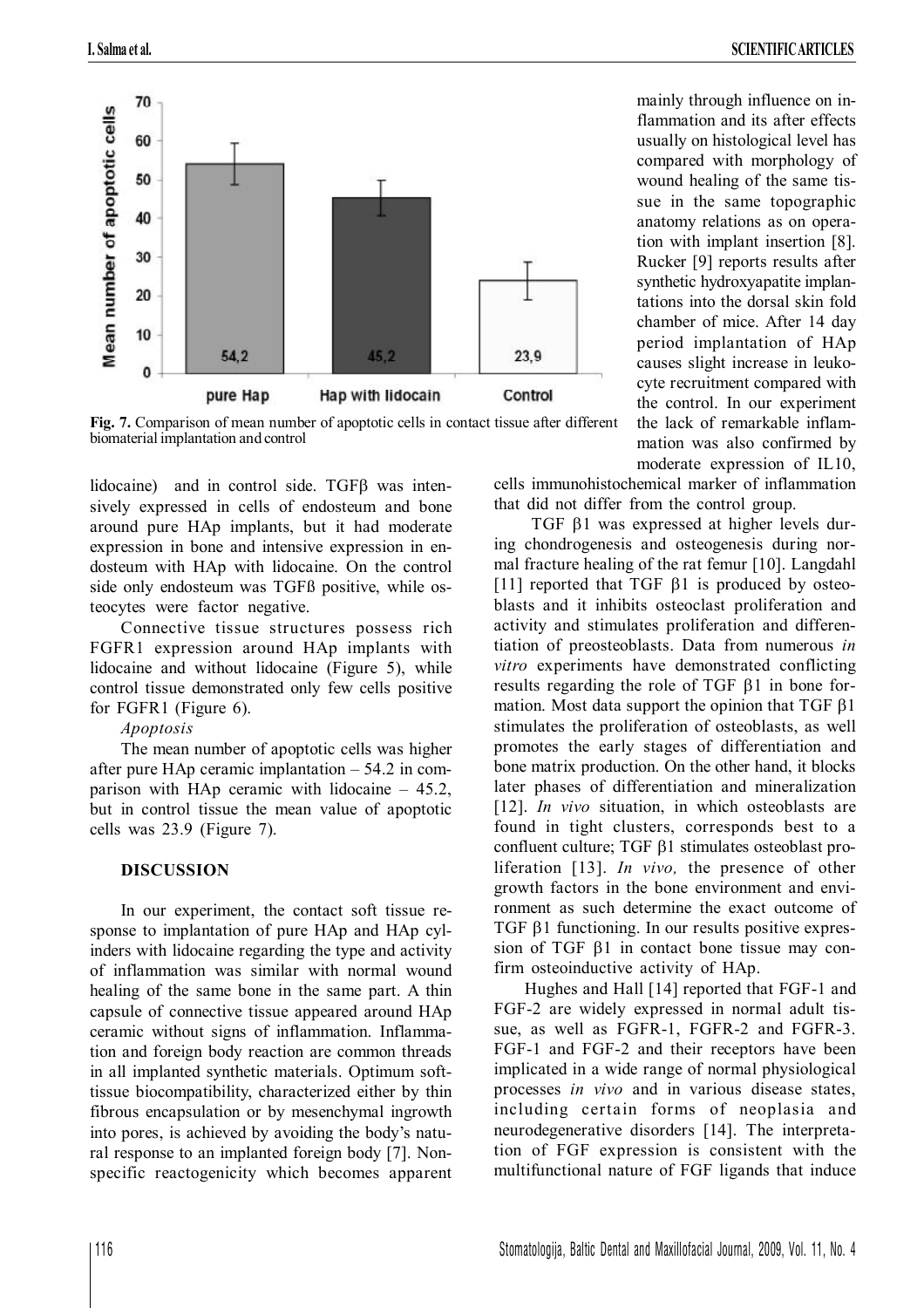diverse cellular responses in multiple cell types as proliferation, differentiation, chemo taxis. Variations in FGFR expression may in turn lead to functional differences essential for the coordinate regulation of tissue homeostasis and complex processes, such as wound healing and tissue repair, that involve more than one cell type and demand biological responses from individual cells [15]. Szebenyi [16] mentioned that FGF stimulates the migration and regeneration of endothelial cells, is promoter of angiogenesis and stimulates wound healing. Our findings prove the above mentioned role of FGFs in regenerative mechanisms of tissues. The intensive expression of FGFR1 in soft tissues around the HAp implants indicates stimulation of adaptive/compensatory mechanisms of regeneration in connective tissue.

Inayat-Hussain [17] confirms that the HAp compounds are not cytotoxic where the mode of death was primarily *via* apoptosis. Several studies demonstrate that cell apoptosis is related to the size of the HAp particles [18], as well of HAp/ TCP (hydroxyapatite/tricalcium phosphate) ratio in biphasic ceramic [19]. These results, namely, that implantation of HAp with lidocaine initiates slightly less apoptosis as pure HAp are interesting while the effect of lidocaine on cells is conflicting. Werdenhausen [20] reported that lidocaine triggers apoptosis, although the underlying mechanisms still remain unknown. Lei [21] investigated neuronal apoptosis and found that infusion of lidocaine diminished DNA fragmentation in the penumbra and the infarct-reducing effects of lidocaine may be due, in part, to the inhibition of apoptotic cell death.

#### **CONCLUSIONS**

Within the limits of our study, the following conclusions can be drawn:

1. The expression of TGF  $\beta$ 1 confirms osteoinductive activity of HAp.

2. Contact soft tissue to HAp showed rich FGFR1 expression, but weak in controls suggesting higher plasticity of the connective tissue to implants in comparison with the supportive tissue.

3. Slightly less apoptosis in samples of HAp with lidocaine gives evidence of the indistinct influence of saturated with lidocaine HAp implants on development of programmed cell death.

#### **ACKNOWLEDGEMENTS**

This work was supported by Grant No 04.1224 from the Latvian Council of Science and project "Perspective Biomaterials and Medical Technologies" from the Latvian Ministry for Education and Science.

#### **REFERENCES**

- 1. Rehear GM, Meijer GJ, Smelled LE. Reconstruction of defects in the oral and maxillofacial region. A review of the various options for treatment. Ned Tijdschr Tandheelkd 2007; 114(1): 47-53.
- 2. El-Ghannam A. Bone reconstruction: from bioceramics to tissue engineering. Expert review of medical devices 2005; 2(1):87-101.
- 3. Hunt JA, Williams DF. Modification of the soft tissue response to implanted materials through use of an anti-inflammatory drug. J Mater Sci 1992; 3:160-169.
- 4. Ruhe P.Q, Boerman O.C, Russel F.G, Mikos A.G, Spauwen P.H, Jansen J.A. In vivo release of rhBMP-2 loaded porous calcium phosphate cement pre-treated with albumin. J Mater Sci Mater Med 2006; 10:919-27.
- 5. Negoescu A, Guillermet C, Lorimier P, Brambilla E, Labat-Moleur F. Importance of DNA fragmentation in apoptosis with regard to TUNEL specificity. Biomed Pharmacother 1998; 52(6):252-8.
- 6. Pilmane M, Rumba I, Sundler F, Luts A. Patterns of distribution and occurrence of neuroendocrine elements in lungs of humans with chronic lung diseases. Proc. of the Latvian Academy of Sciences, Section B, 1998; 53:144-152.
- 7. Morehead JM, Holt GR. Soft tissue response to synthetic biomaterials. Otolaryngol Clin North Am 1994 Feb; 27(1):195-201.
- 8. Williams DF. On the mechanisms of biocompatibility. Biomaterials 2008; 29:2941-2953.
- 9. Rücker M, Laschke MW, Junker D, Carvalho C, Tavassol F, Mülhaupt R, Gellrich NC, Menger MD. Vascularisation and biocompatibility of scaffolds consisting of different calcium

phosphate compounds. J Biomed Mater Res A 2008; 86(4): 1002-11.

- 10. Joyce ME, Roberts AB, Sporn MB, Bolander ME. Transforming growth factor-beta and the initiation of chondrogenesis and osteogenesis in the rat femur. J Cell Biol 1990; 110(6):2195-207.
- 11. Langdahl BL, Carstens M, Stenkjaer L, Eriksen EF. Polymorphisms in the transforming growth factor beta 1 gene and osteoporosis. Bone. 2003 Mar;32(3):297-310.
- 12. Maeda S, Hayashi M, Komiya S, Imamura T, Miyazono K. Endogenous TGF-beta signaling suppresses maturation of osteoblastic mesenchymal cells. EMBO J 2004; 23(3): 552- 63.
- 13. Janssens K, ten Dijke P, Janssens S, Van Hul W. Transforming growth factor ā1 to the bone. Endocrine Rev 2005; 26:743 – 774.
- 14. Hughes SE, Hall PA. Immunolocalization of fibroblast growth factor receptor 1 and its ligands in human tissues. Lab Invest 1993; 69(2):173-82.
- 15. Hughes SE. Differential expression of the fibroblast growth factor receptor (FGFR) multigene family in normal human adult tissues. J Histochem Cytochem 1997; 45(7):1005-19.
- 16. Szebenyi G, Fallon JF. Fibroblast growth factors as multifunctional signalling factors. Int Rev Cytol 1999; 185:45- 106.
- 17. Inayat-Hussain SH, Rajab NF, Roslie H, Hussin AA, Ali AM, Annuar BO. Cell death induced by hydroxyapatite on L929 fibroblast cells. Med J Malaysia 2004; 59:176-7
- 18. Shi Z, Huang X, Cai  $\overline{Y}$ , Tang R, Yang D. Size effect of hydroxyapatite nanoparticles on proliferation and apoptosis of